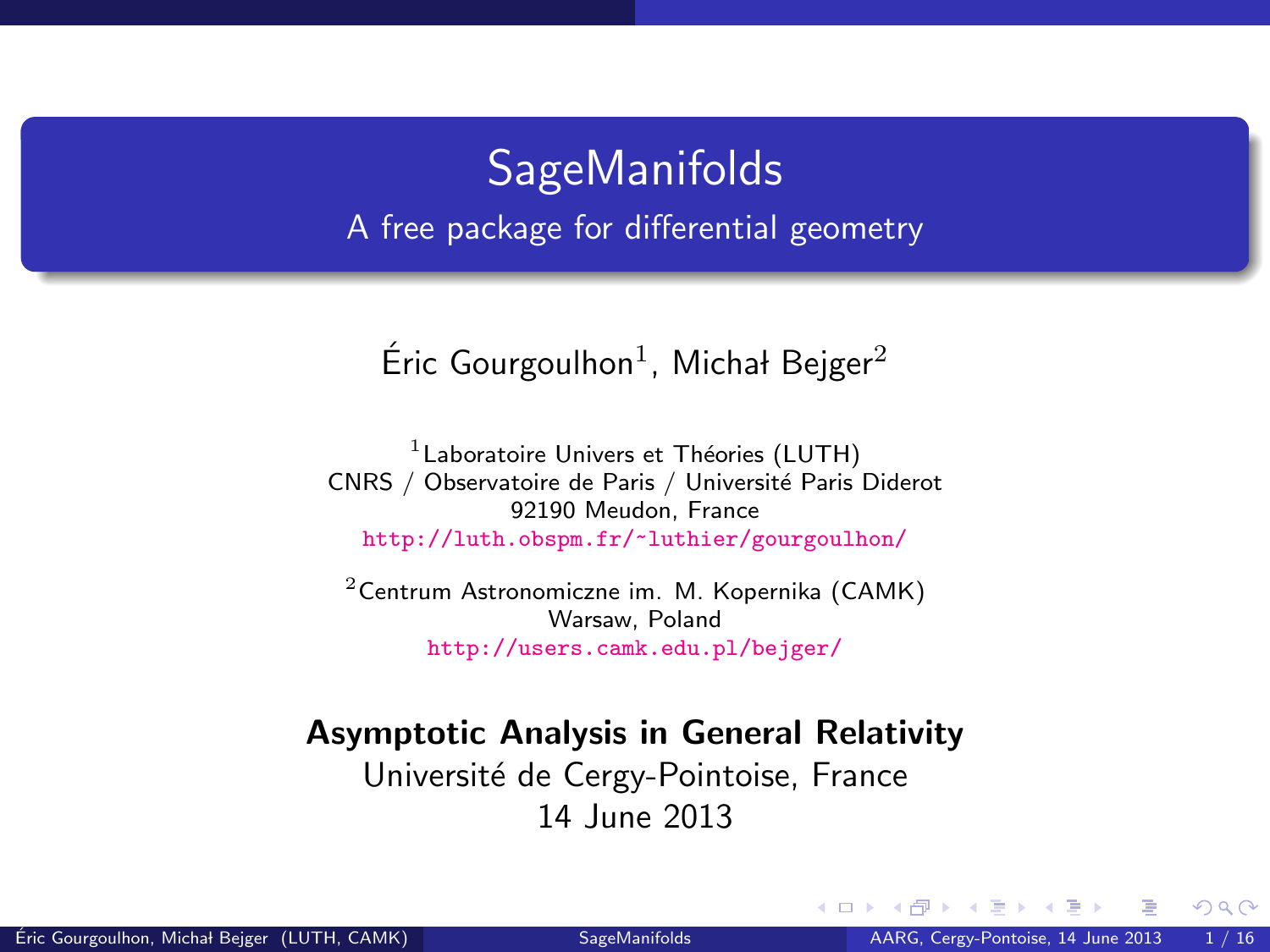### 1 [An overview of Sage](#page-2-0)

2 [The SageManifolds project](#page-6-0)



4 日下

 $299$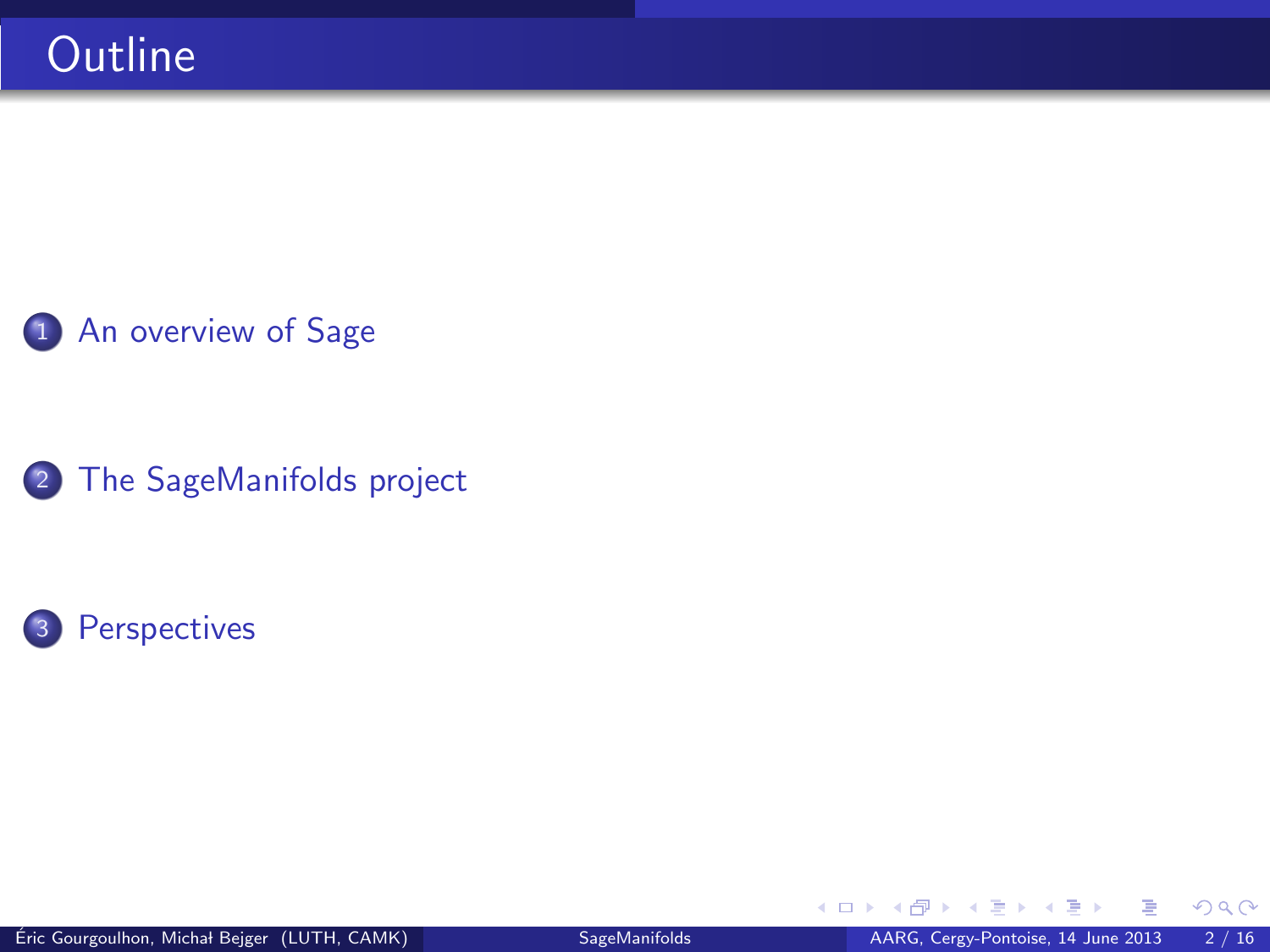### **Outline**

1 [An overview of Sage](#page-2-0)

[The SageManifolds project](#page-6-0)

#### **[Perspectives](#page-14-0)**

K ロ ▶ K 御 ▶ K 경 ▶ K 경

<span id="page-2-0"></span> $299$ 

∍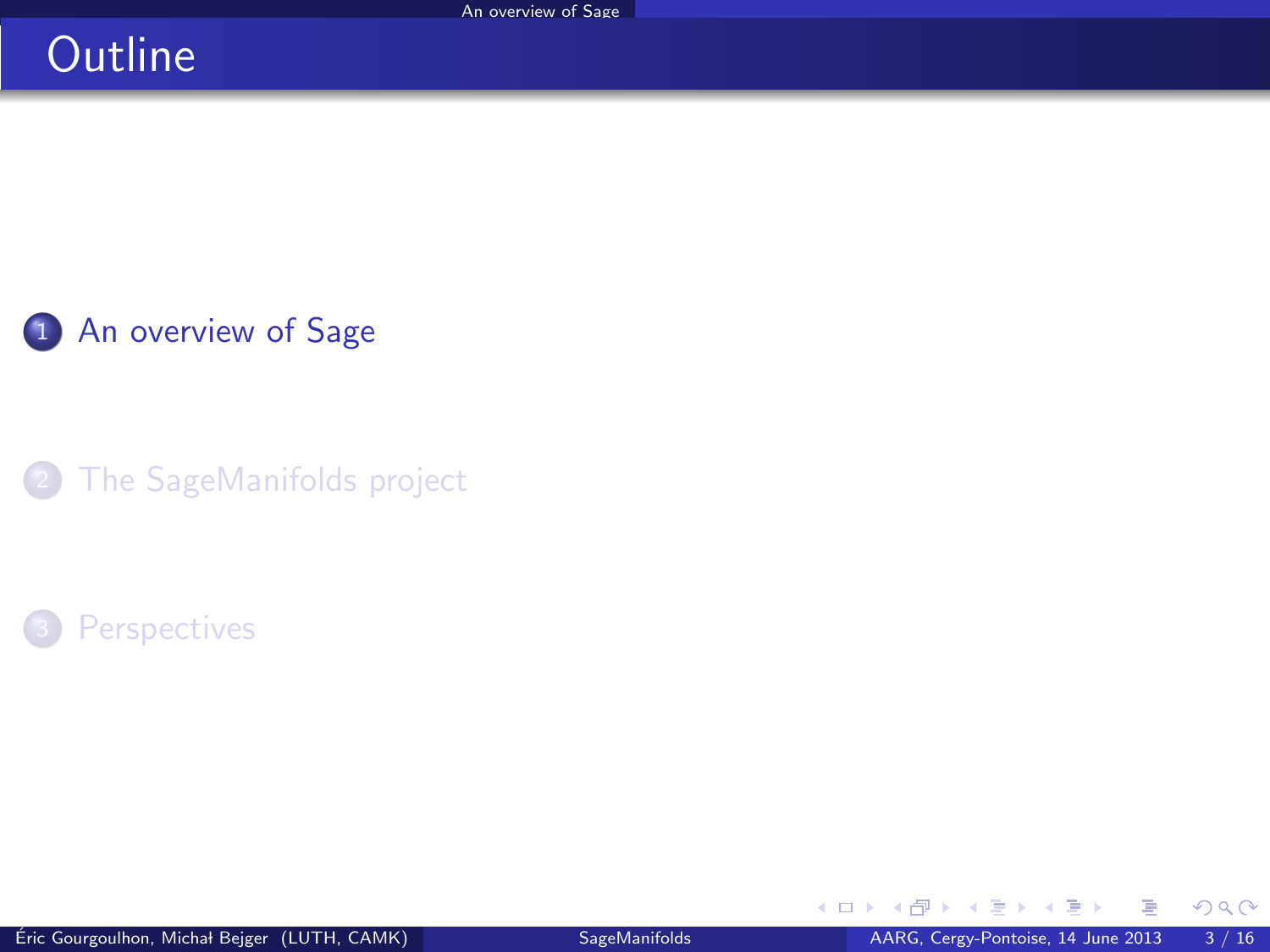## Sage in a few words

- Sage is a free open-source mathematics software
- it is based on the Python programming language
- it makes use of **many pre-existing open-sources packages**, among which
	- Maxima (symbolic calculations, since 1967 !)
	- GAP (group theory)
	- PARI/GP (number theory)
	- Singular (polynomial computations)
	- matplotlib (high quality figures)

<span id="page-3-0"></span>and provides a uniform interface to them

 $\bullet$  William Stein (Univ. of Washington) created Sage in 2005; since then,  $\sim$ 150 developers have joined the Sage team

#### The mission

Create a viable free open source alternative to Magma, Maple, Mathematica and **Matlah**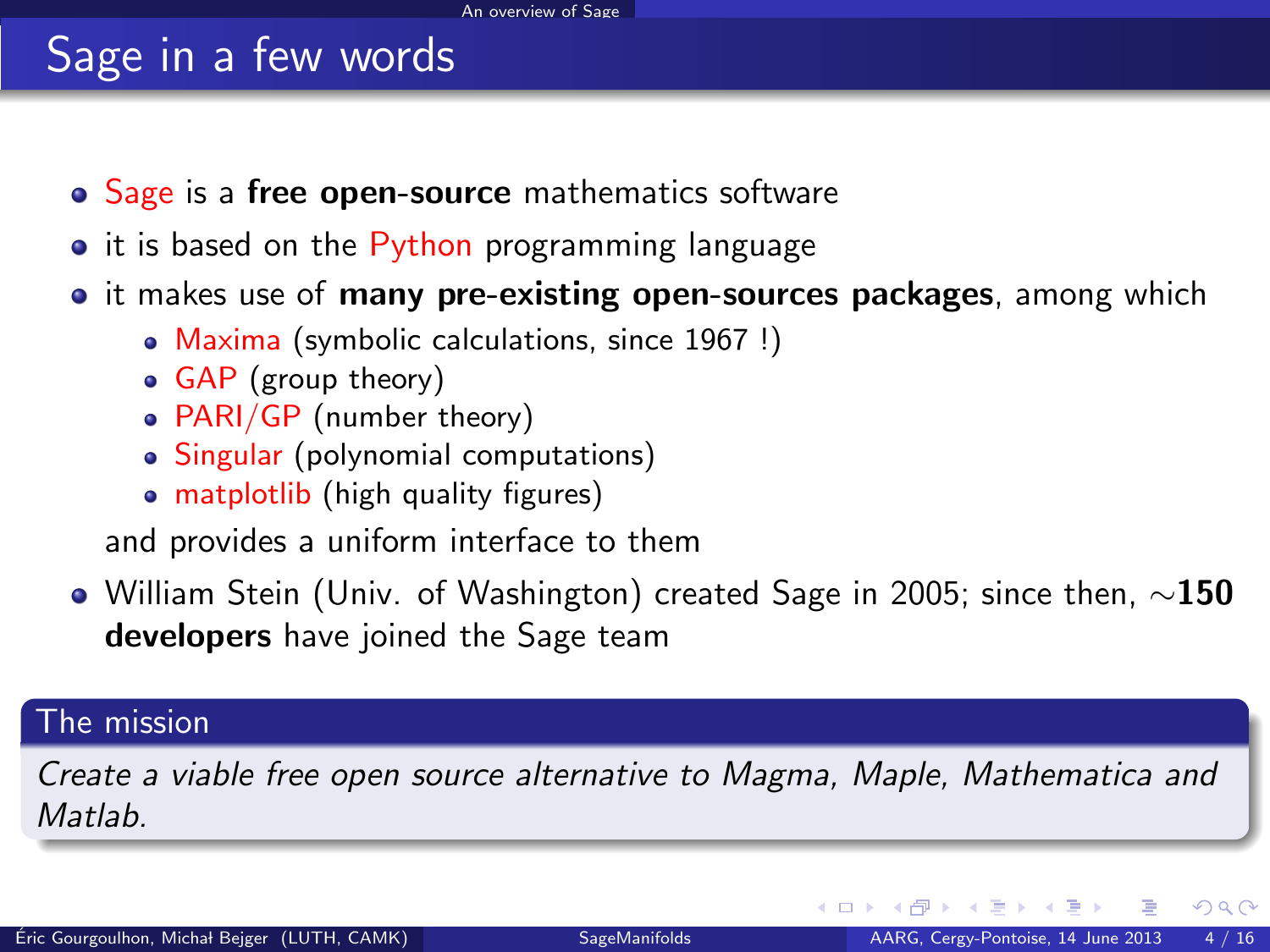### Advantages of Sage

#### Sage is free

Freedom means

- **•** everybody can use it, by downloading the software from <http://sagemath.org>
- <sup>2</sup> everybody can examine the source code and improve it

#### Sage is based on Python

- no need to learn a specific syntax to use it
- easy access for students
- Python is a very powerful object oriented language, with a neat syntax

#### Sage is developing and spreading fast

...sustained by an important community of developers

<span id="page-4-0"></span> $\Omega$ 

4 0 8 4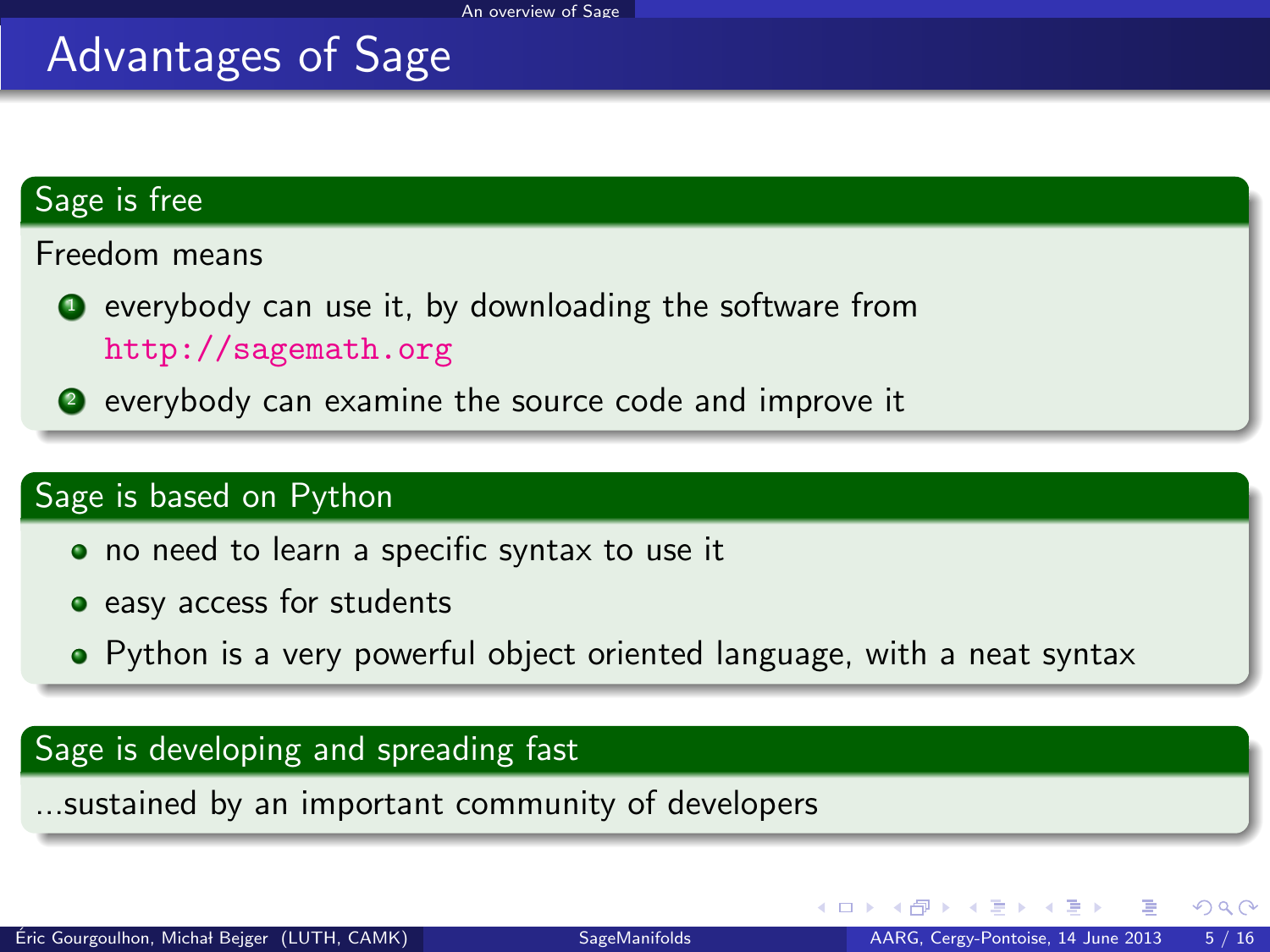## The Sage book



by Paul Zimmermann et al.

Just published ! (May 2013) Released under Creative Commons license:

- freely downloadable from <http://sagebook.gforge.inria.fr/>
- **•** printed copies can be ordered at moderate price  $(10 \in)$

English translation in progress...

<span id="page-5-0"></span> $\cap$   $\cap$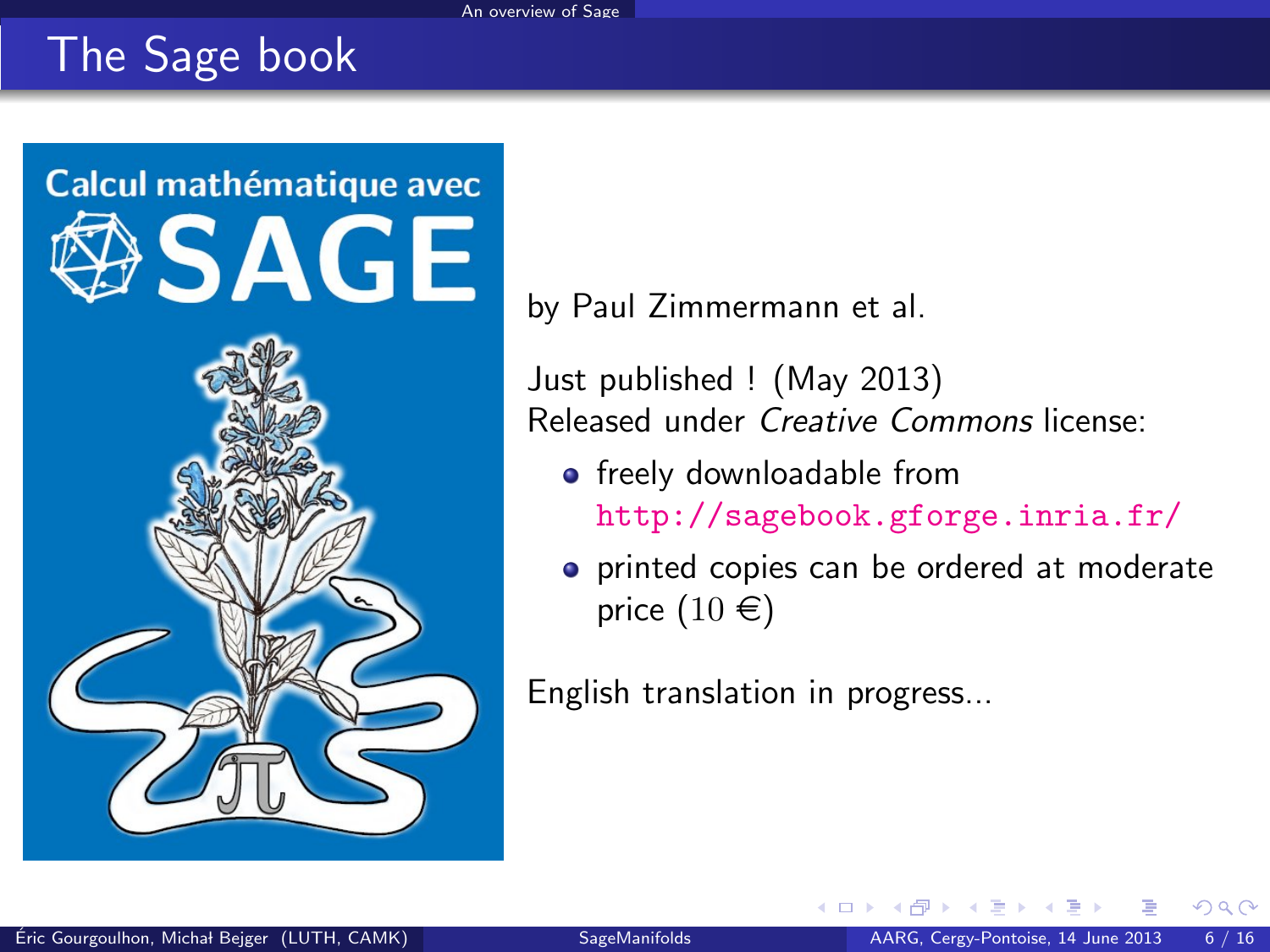### **Outline**

**1** [An overview of Sage](#page-2-0)

2 [The SageManifolds project](#page-6-0)

#### **[Perspectives](#page-14-0)**

4 0 8 4

AD > + 3

<span id="page-6-0"></span> $299$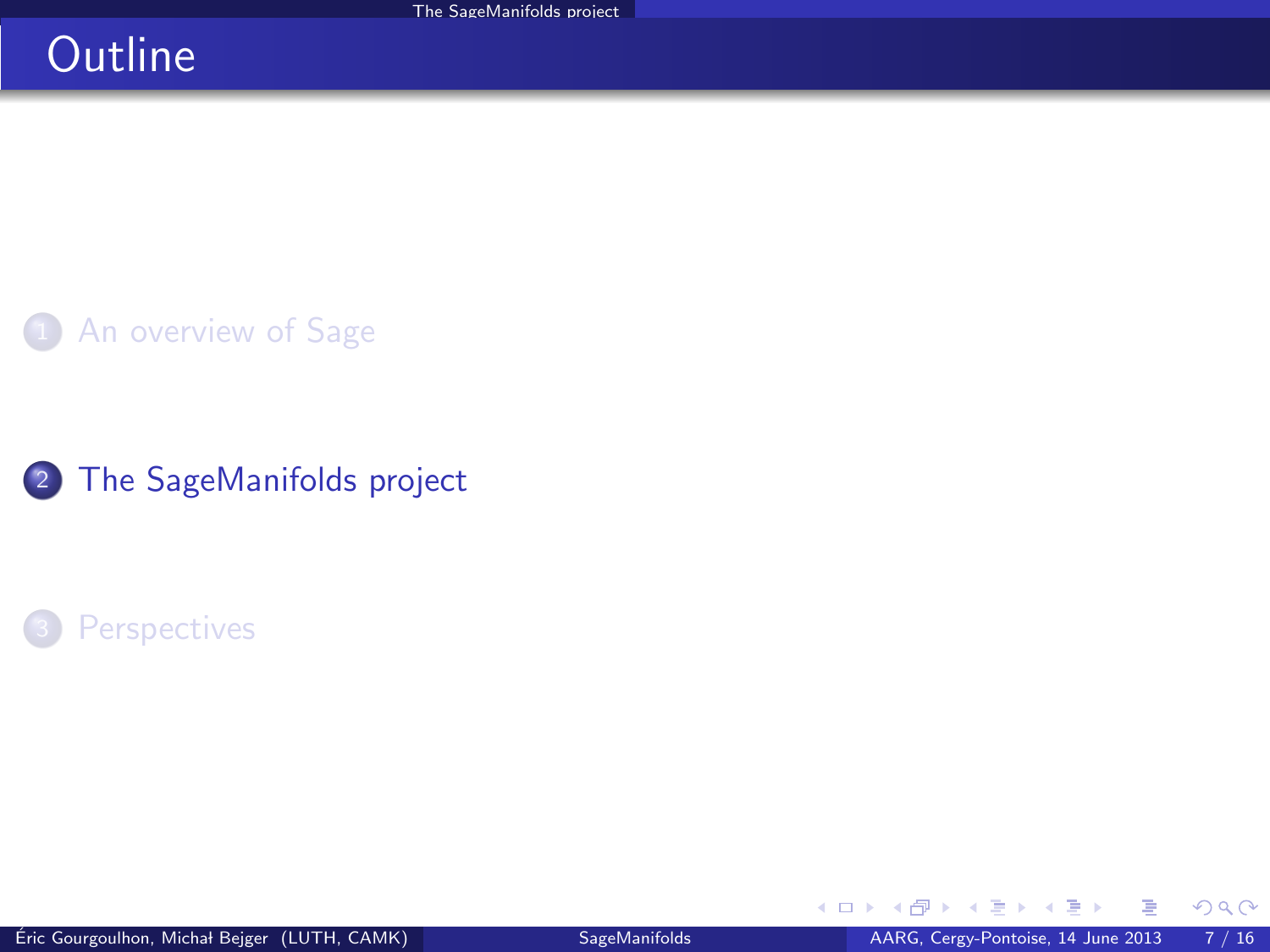### Existing softwares for differential geometry

#### Packages for proprietary softwares:

- xAct free package for Mathematica
- DifferentialGeometry included in Maple
- Atlas 2 for Maple
- $\bullet$   $\cdot$   $\cdot$   $\cdot$

#### Standalone softwares:

- Cadabra field theory (free)
- SnapPy topology and geometry of 3-manifolds (Python) (free)
- <span id="page-7-0"></span> $\bullet$   $\cdot$   $\cdot$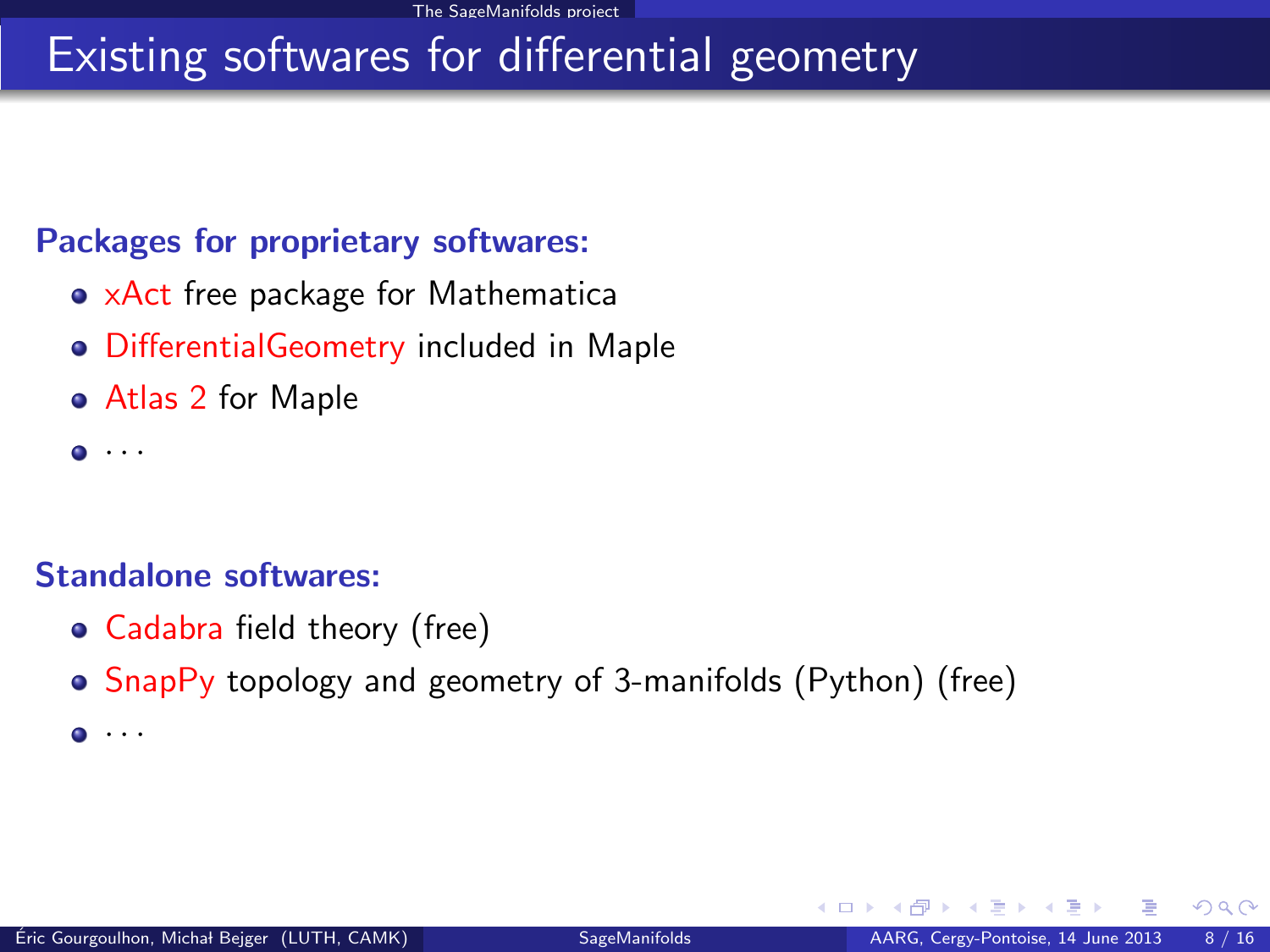### The situation in Sage

Sage is well developed in many domains of mathematics: number theory, group theory, linear algebra, etc.

but nothing is implemented for differential geometry, except for differential forms on an open subset of Euclidean space with a specific set of coordinates.

<span id="page-8-0"></span>Hence the SageManifolds project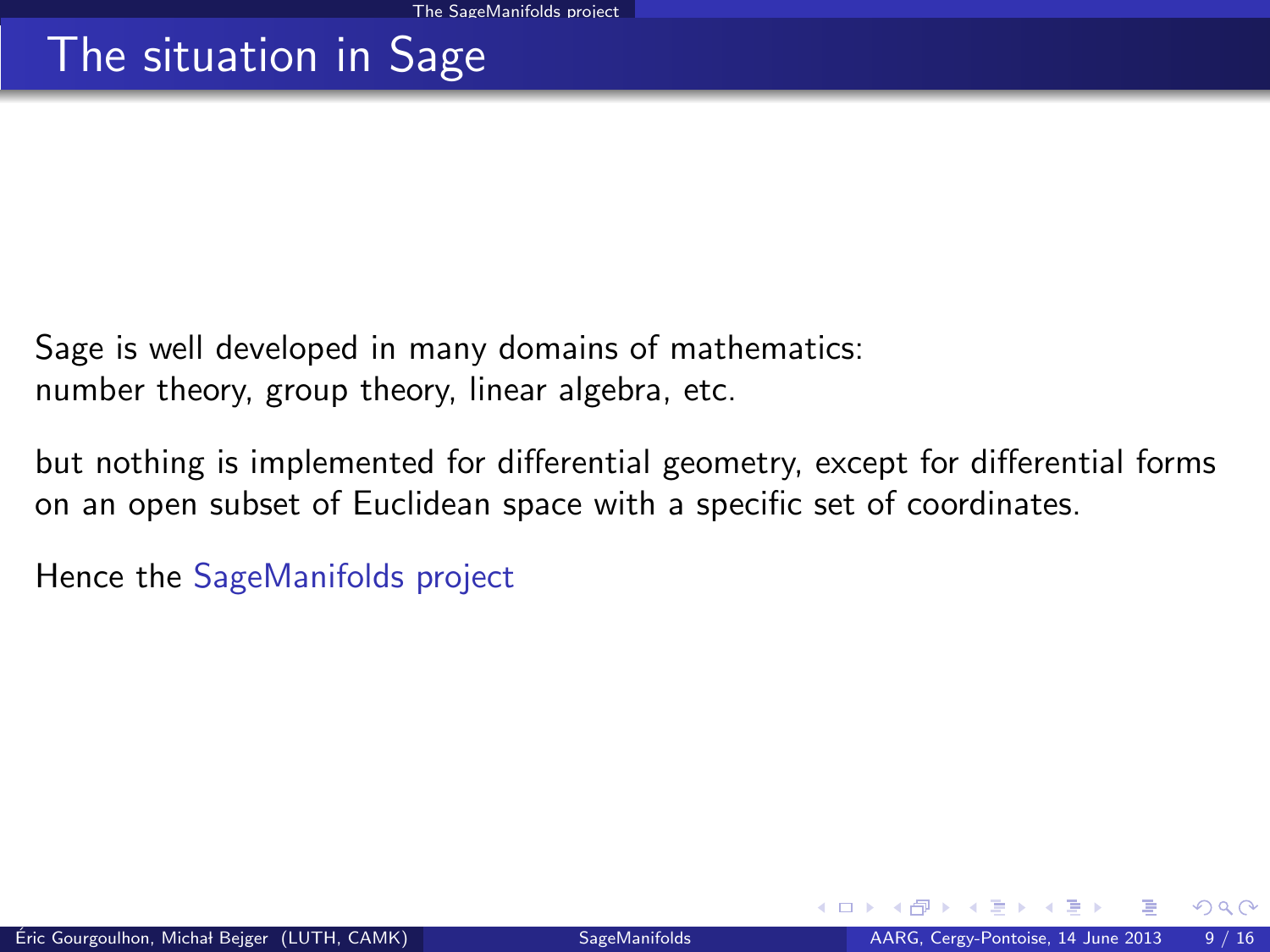# **SageManifolds**

A new set of Python classes implementing differential geometry in Sage:

- $\bullet$  Manifold: differentiable manifolds over  $\mathbb R$
- SubManifold, Curves: submanifolds
- Point: points on a manifold
- Chart: charts
- **DiffMapping, Diffeomorphism: differential mappings between manifolds**
- ScalarField: differential mappings to  $\mathbb R$
- TensorField, VectorField, SymBilinFormField, etc.: tensor fields on a manifold
- $\bullet$  DiffForm, OneForm:  $p$ -forms
- VectorFrame, CoordBasis: vector frames on a manifold, including tetrads and coordinate bases
- Components, CompWithSym, etc.: components of a tensor field in a given vector frame
- AffConnection, LeviCivitaConnection: affine connections
- Metric: pseudo-Riemannian metrics

<span id="page-9-0"></span> $\Omega$ 

 $\mathbb{R}^n \times \mathbb{R}^n \xrightarrow{\text{def}} \mathbb{R}^n \times \mathbb{R}^n \xrightarrow{\text{def}} \mathbb{R}^n$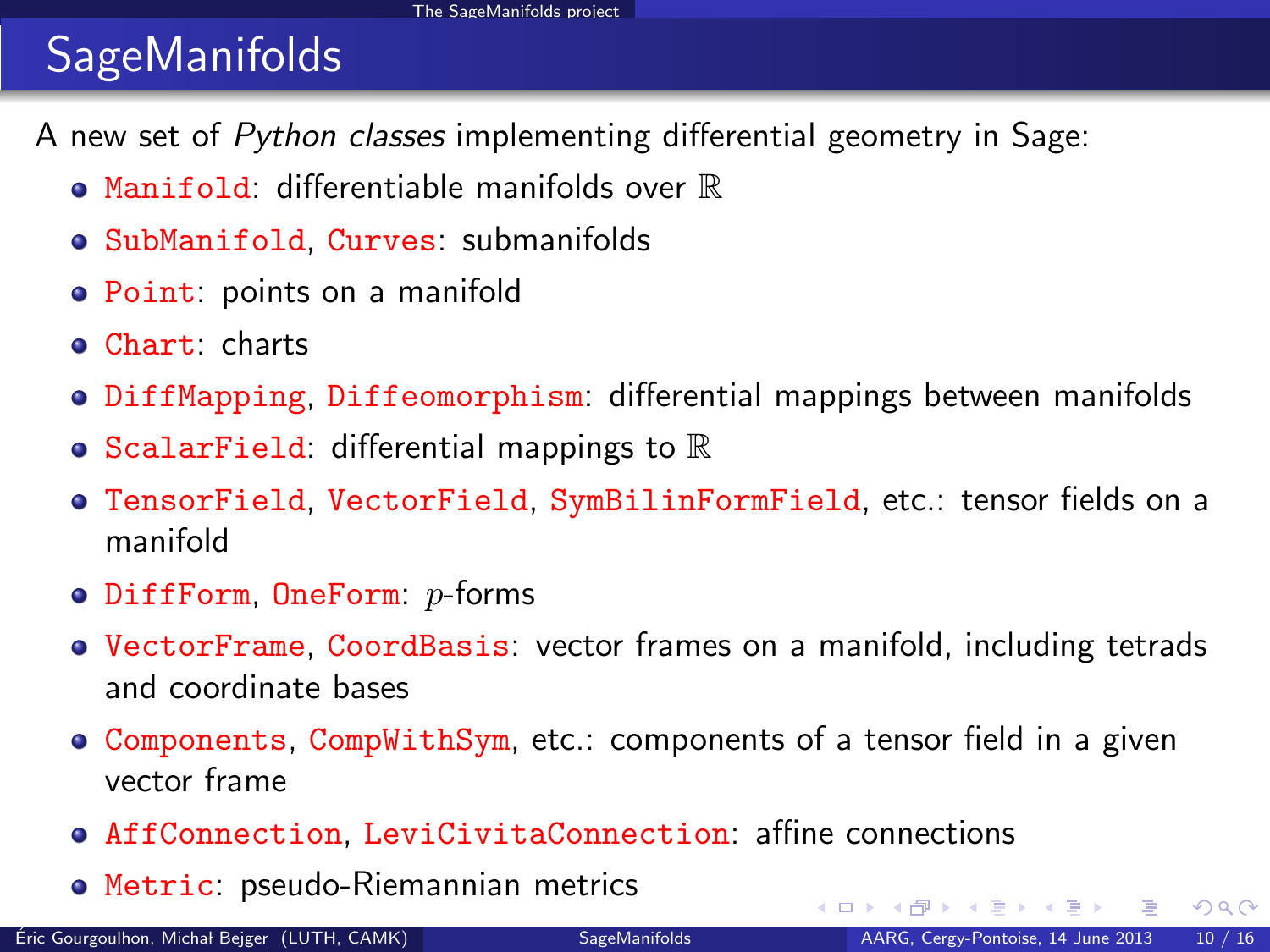### Inheritance diagram of the tensor field classes



Ğ.

<span id="page-10-0"></span> $299$ 

メロメ メ御き メミメ メミメ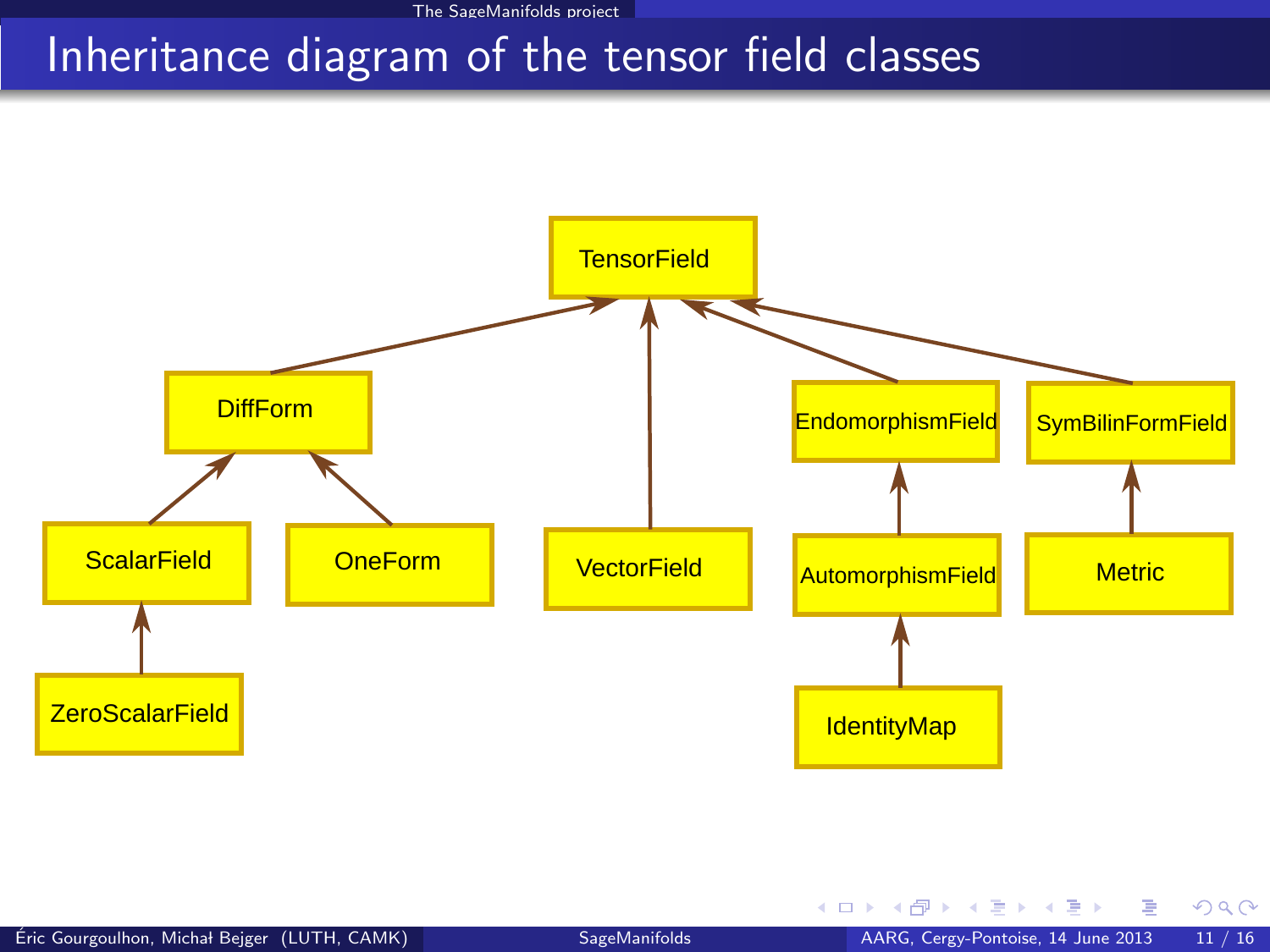### Basic SageManifolds objects are coordinate-free

- As a mapping  $M \to \mathbb{R}$ , an object f in the ScalarField class has different coordinate representations in different charts defined on the manifold M.
- These coordinate representations are stored as a Python dictionary whose keys are the names of the various charts:

<span id="page-11-0"></span>
$$
f.\text{express} = \left\{C : F, \ \hat{C} : \hat{F}, \ldots\right\}
$$
\nwith  $f(p) = F(\underbrace{x^1, \ldots, x^n}_{\text{chart } C}) = \hat{F}(\underbrace{\hat{x}^1, \ldots, \hat{x}^n}_{\text{chart } \hat{C}}) = \ldots$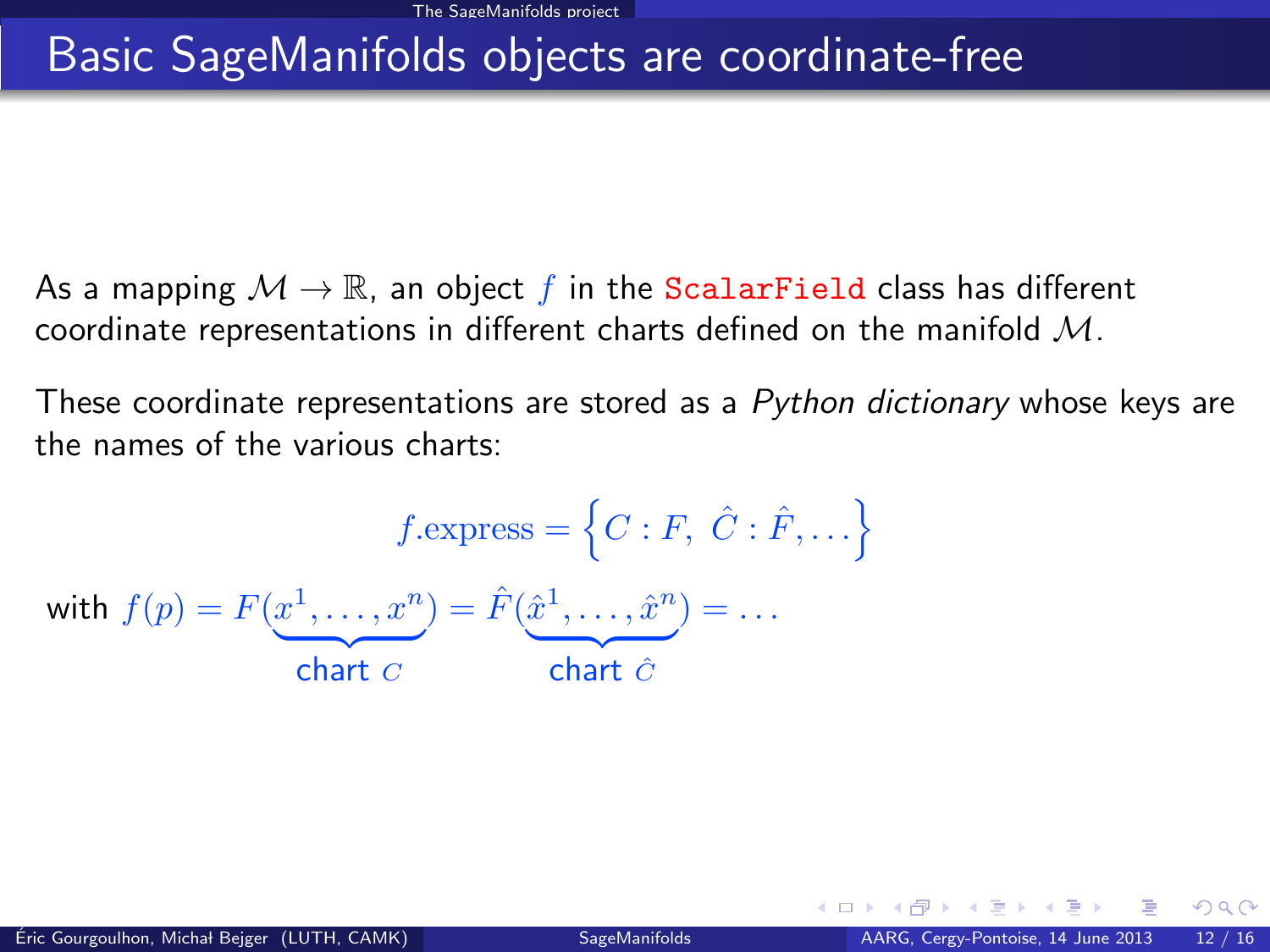### Basic SageManifolds objects are coordinate-free

An object  $T$  in the TensorField class has different set of components  $T^{i...}_{\quad j...}$  in different vector frames, each component being itself an object of the ScalarField field class, since

<span id="page-12-0"></span> $T^i{}_{j...}^{\ldots}= \bm{T}(\bm{e}^i,\ldots,\bm{e}_j,\ldots)$ 

where  $\left( \bm{e}_j \right)$  stands for the vector frame and  $\left( e^i \right)$  for the dual coframe.

The various sets of components are stored as a Python dictionary whose keys are the names of the various vector frames:

$$
\boldsymbol{T}.\text{components} = \left\{ \left(\boldsymbol{e}\right) : (T^i{}^{i...}_{\quad j...}), \; \left(\boldsymbol{\hat{e}}\right) : (\hat{T}^i{}^{i...}_{\quad j...}), \ldots \right\}
$$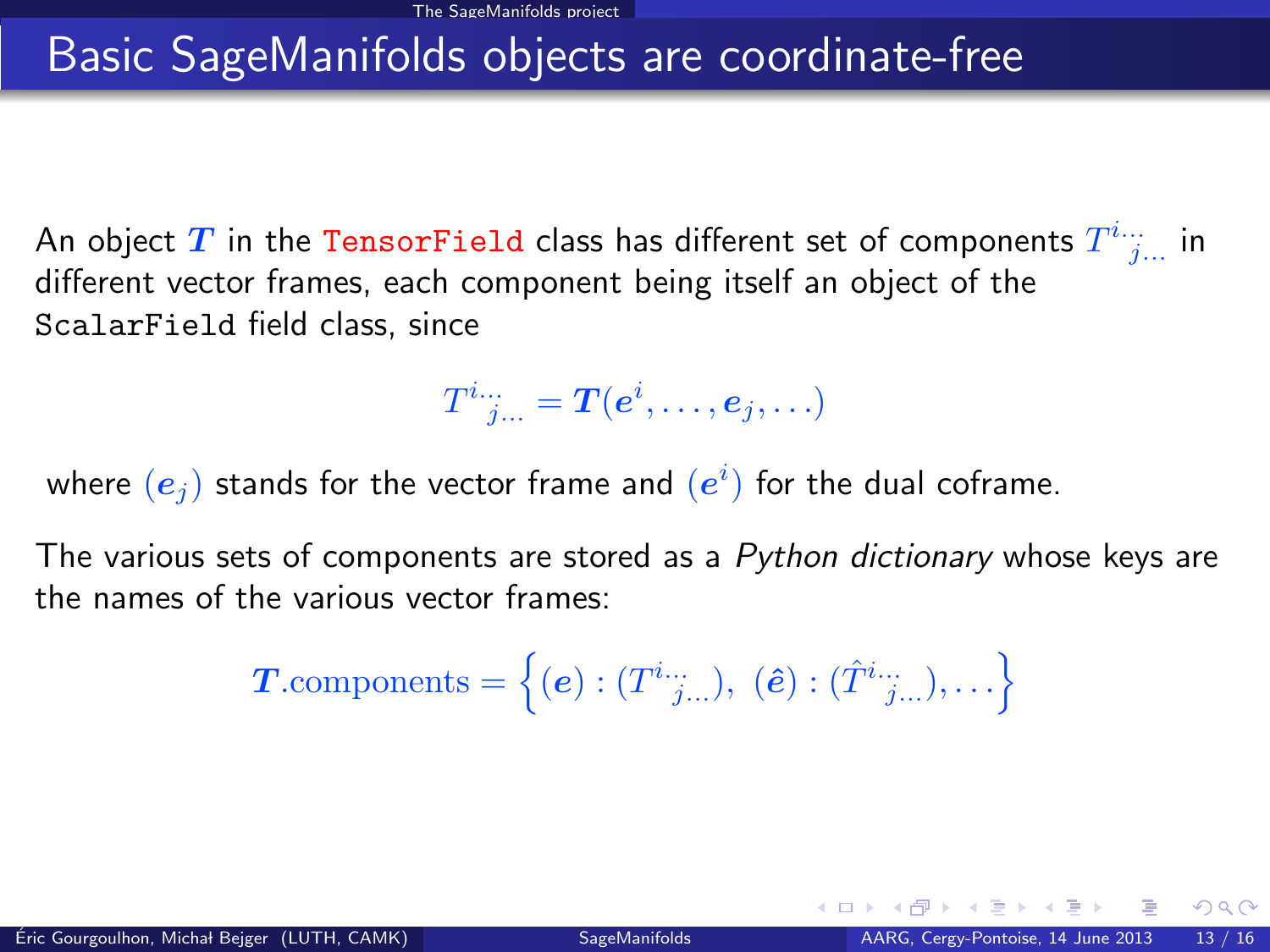# SageManifolds at work

| <b>COO</b> SM Kerr - Sage - Mozilla Firefox                                                                                                                                                              |
|----------------------------------------------------------------------------------------------------------------------------------------------------------------------------------------------------------|
| $\overline{\mathbf{\Theta}}$ Pseudo-Riemannian metric $\times$ $\overline{\mathbf{\Theta}}$ Sage: Open Source Mathem $\times$<br>SM_Kerr-Sage<br>×І                                                      |
| ☆ v C   K v Google<br>Collect:8080/home/admin/58/<br>Q                                                                                                                                                   |
| <b>Curvature</b>                                                                                                                                                                                         |
| The Ricci tensor associated with $q$ :<br>A                                                                                                                                                              |
| $Ric = g.ricci()$ ; print Ric                                                                                                                                                                            |
| field of symmetric bilinear forms 'Ric(g)' on the 4-dimensional manifold<br>"M"                                                                                                                          |
| Let us check that Kerr metric is a solution of the vacuum Einstein equation:                                                                                                                             |
| $Ric == 0$                                                                                                                                                                                               |
| True                                                                                                                                                                                                     |
| $Ric.show()$ # another view of the above property                                                                                                                                                        |
| $\text{Ric}(q)=0$                                                                                                                                                                                        |
| The Riemann curvature tensor associated with $q$ :                                                                                                                                                       |
| $R = q$ . riemann() ; print R                                                                                                                                                                            |
| tensor field 'Riem(q)' of type (1,3) on the 4-dimensional manifold 'M'                                                                                                                                   |
| Contrary to the Ricci tensor, the Riemann tensor does not vanish; for instance, the component $R^0_{123}$ is                                                                                             |
| R[0,1,2,3]                                                                                                                                                                                               |
| $(a^7m - 2a^5m^2r + a^5mr^2)\sin(\theta)^5\cos(\theta) + (a^7m + 2a^5m^2r + 6a^5mr^2 - 6a^3m^2r^3 + 5a^3mr^4)\sin(\theta)^3\cos(\theta) - 2(a^7m - a^5mr^2 - 5a^3mr^4 - 3amr^6)\sin(\theta)\cos(\theta)$ |
| $a^2r^6-2mr^7+r^8+(a^8-2a^6mr+a^6r^2)\cos(\theta)^6+3(a^6r^2-2a^4mr^3+a^4r^4)\cos(\theta)^4+3(a^4r^4-2a^2mr^5+a^2r^6)\cos(\theta)^2$                                                                     |
| <b>Bianchi identity</b><br>$  -$                                                                                                                                                                         |

<span id="page-13-0"></span> $299$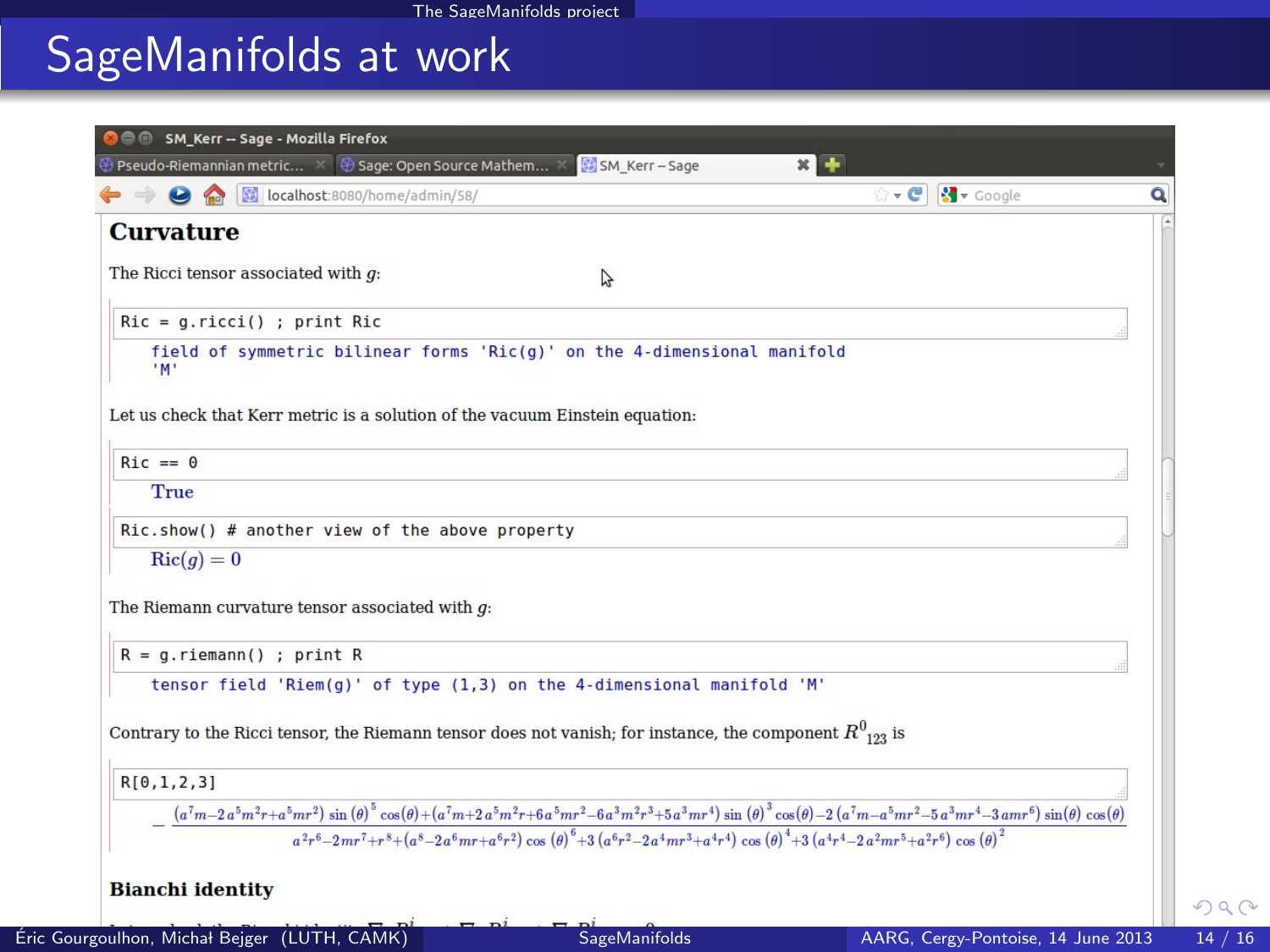### **Outline**

1 [An overview of Sage](#page-2-0)

[The SageManifolds project](#page-6-0)



K ロ ▶ K 御 ▶ K 경 ▶ K 경

<span id="page-14-0"></span> $299$ 

ŧ